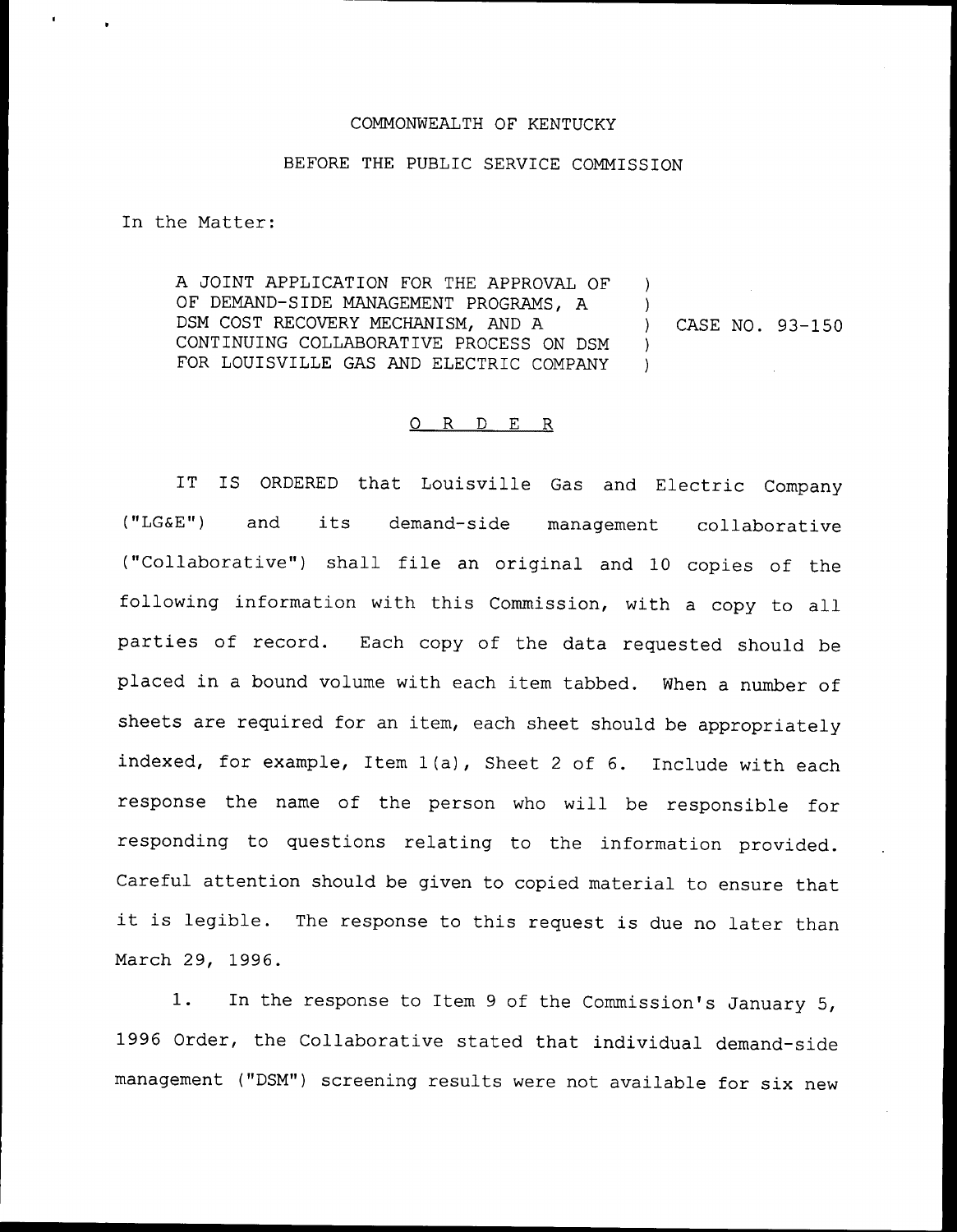programs. On March 4, 1996, the Collaborative filed a supplemental response which contained DSN screening results for each of the new programs.

a. When did the Collaborative decide that these DSN screening tests should be performed?

b. When were these DSM screening tests prepared by the Collaborative?

2. In the response to Item 9 of the Commission's January 5, 1996 Order, the Collaborative indicated that it was difficult to quantify the benefits for the six new programs which had not been individually screened. How is the Collaborative now able to quantify program benefits when it insisted two months ago that such a quantification was difficult and had not been performed?

3. In the response to Item <sup>9</sup> of the Commission's January 5, 1996 Order, the Collaborative indicated that the six new programs were not selected based upon their cost/benefit ratios but on their value to the customers.

a. Is this statement still valid?

b. If yes, why has the Collaborative performed these DSM screening tests and submitted the results to the Commission?

c. Does the Collaborative contend that the DSM screening results filed on March 4, 1996 support the adoption of these new programs? Explain.

 $-2-$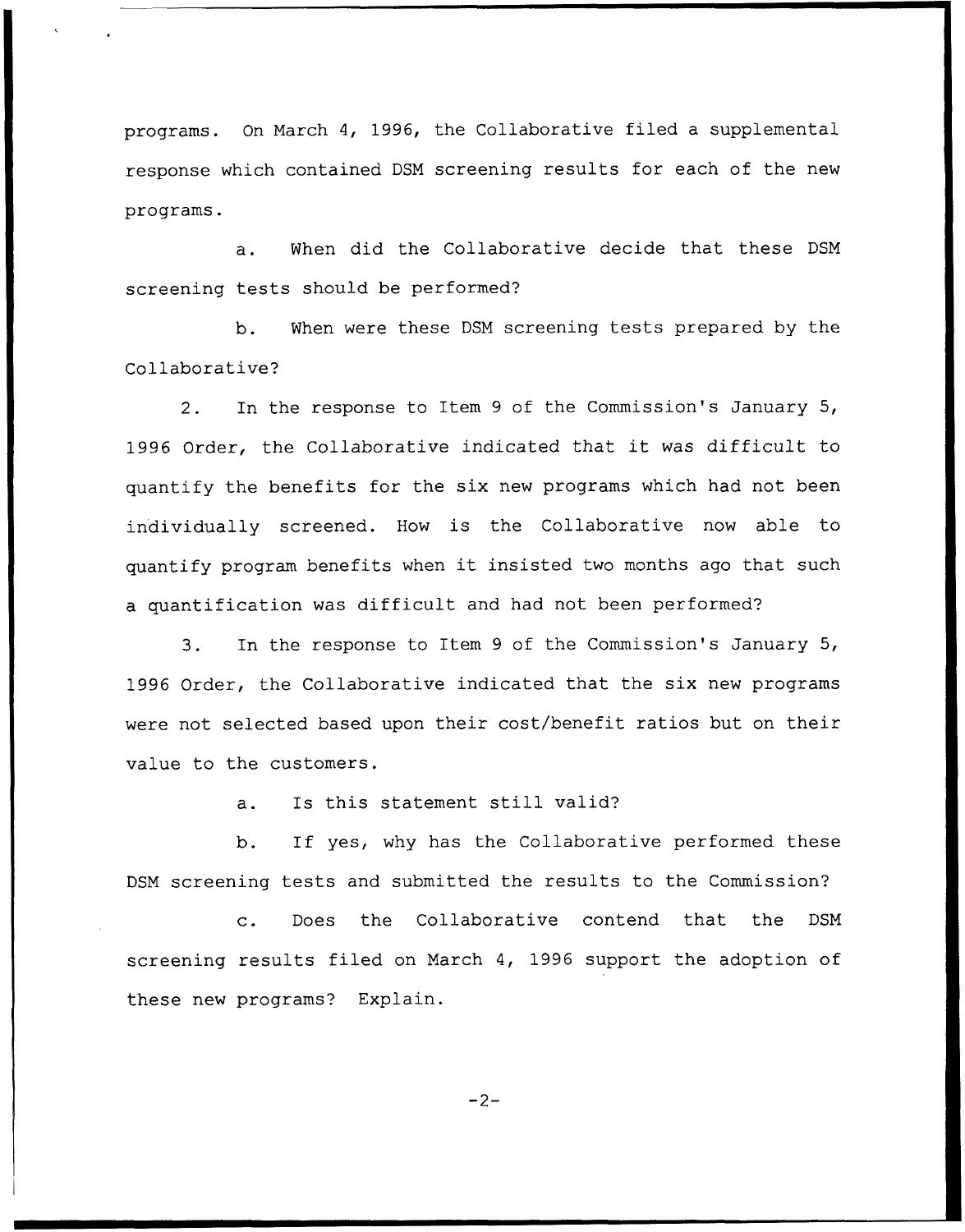4. In the March 4, 1996 filing, the pages contained in the appendices are not consecutively numbered. Provide an index to the March 4, 1996 filing. For each page included in the appendices, identify whether the results are based on the 20-year or the 5-year avoided cost assumption.

5. The March 4, 1996 filing contains the DSM screening results from these tests: the Participant Test, the Utility Test, the Ratepayer Impact Test, the Total Resource Test, and the Societal Test. The perspective of each test was described in Case No.  $91-423$ .<sup>1</sup>

Are the DSM screening tests performed by the  $a.$ Collaborative consistent with the DSM tests described in the Commission's Staff Report issued in Case No. 91-423?

b. If not, identify and explain the differences in the test perspectives between those described in Case No. 91-423 and those presented in the March 4, 1996 filing.

6. In reviewing the expected savings/benefits described for each program, it is not clear that the savings/benefits have been expressed on the same basis for each program. If not, prepare <sup>a</sup> schedule comparing the expected savings/benefits for each program

Case No. 91-423, <sup>A</sup> Review Pursuant to 807 KAR 5:058 of the 1991 Integrated Resource Plan of Louisville Gas and Electric Company. See Staff Report on the Integrated Resource Plan of the Louisville Gas and Electric Company, January 1993, at 3- 12.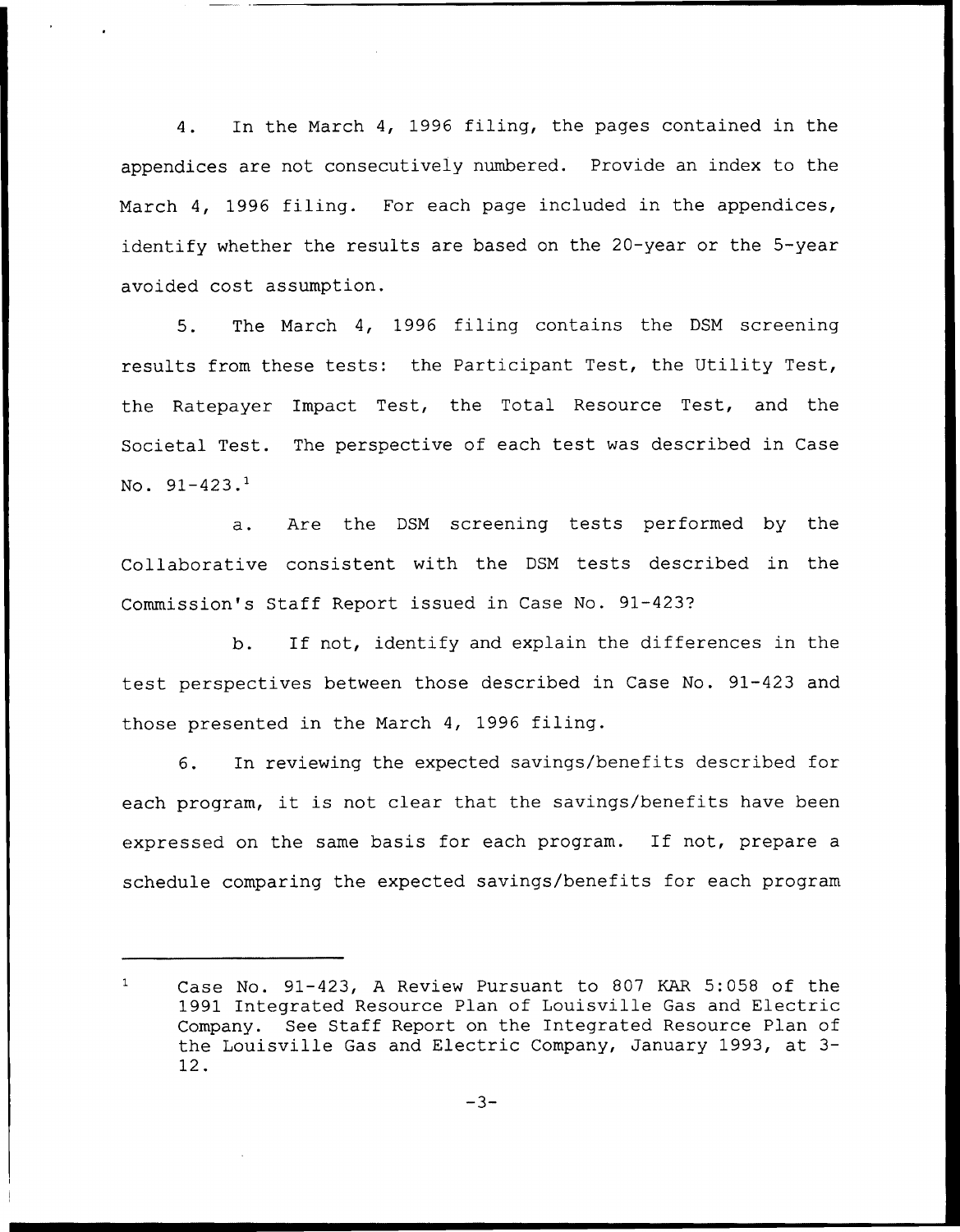on the same basis, such as annual savings (KWh, KW, or NMBtu) per participant.

7. Were any of the DSN programs screened using inputs that differ from those shown in the Narch 4, 1996 supplemental response? If yes, provide copies of the alternative DSN screenings.

8. The DSM screening output for each program includes a load impacts summary which appears to model the customer prior to implementation of the specific program, the customer after implementation, and the difference or effect resulting from the program.

a. Is this an accurate interpretation of the information supplied on the load impacts summary? If not, explain the correct interpretation.

b. Explain why the savings/benefits for the following programs were identified as the "after" results rather than the "difference" on their respective load impacts summaries:

(1) Commercial Conservation Program.

(2) Commercial Not-for-Profit.

(3) Residential Energy Efficiency Product Program,

9. Appendix <sup>1</sup> to the March 4, 1996 filing contains the DSN screening results for the Commercial Conservation Program. This program was presented as an expansion of an existing program in the 1996 DSM Program Plan ("DSM Plan").

 $-4-$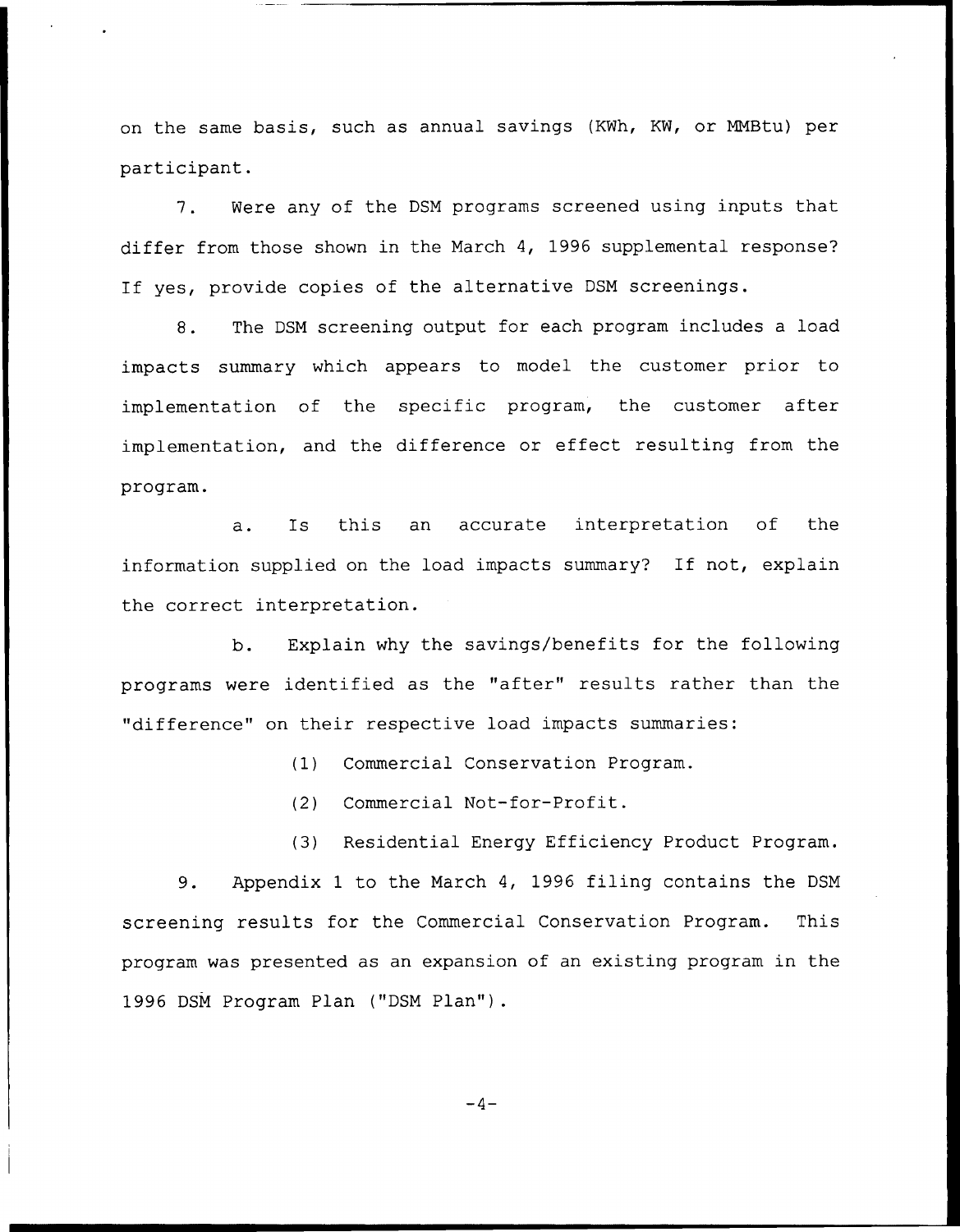a. Does the Collaborative now contend that the Commercial Conservation Program is a new program?

b. If yes, what is its relationship to the previously existing program'?

c. Why were DSM screening tests performed on this program?

d. Explain why this screening was not performed earlier.

10. In Appendix 1, the Collaborative indicated that a comprehensive evaluation report on Niagara Mohawk Power's ("NiMo") commercial audit program was used to develop many assumptions.

a. Provide three copies of this evaluation report.

b. Explain why NiMo's evaluation report was used. Address these issues in this response:

(1) How is NiMo's service territory similar to LG&E's?

(2) Is NiMo <sup>a</sup> combination energy utility'

(3) How long has NiMo's commercial audit program been in effect?

(4) How similar is NiMo's program to LG&E's?

11. In Appendix 1, the Collaborative stated that it assumed a conservative implementation rate of only 60 percent compared to the NiMo program.

a. Why was this assumption necessary?

 $-5-$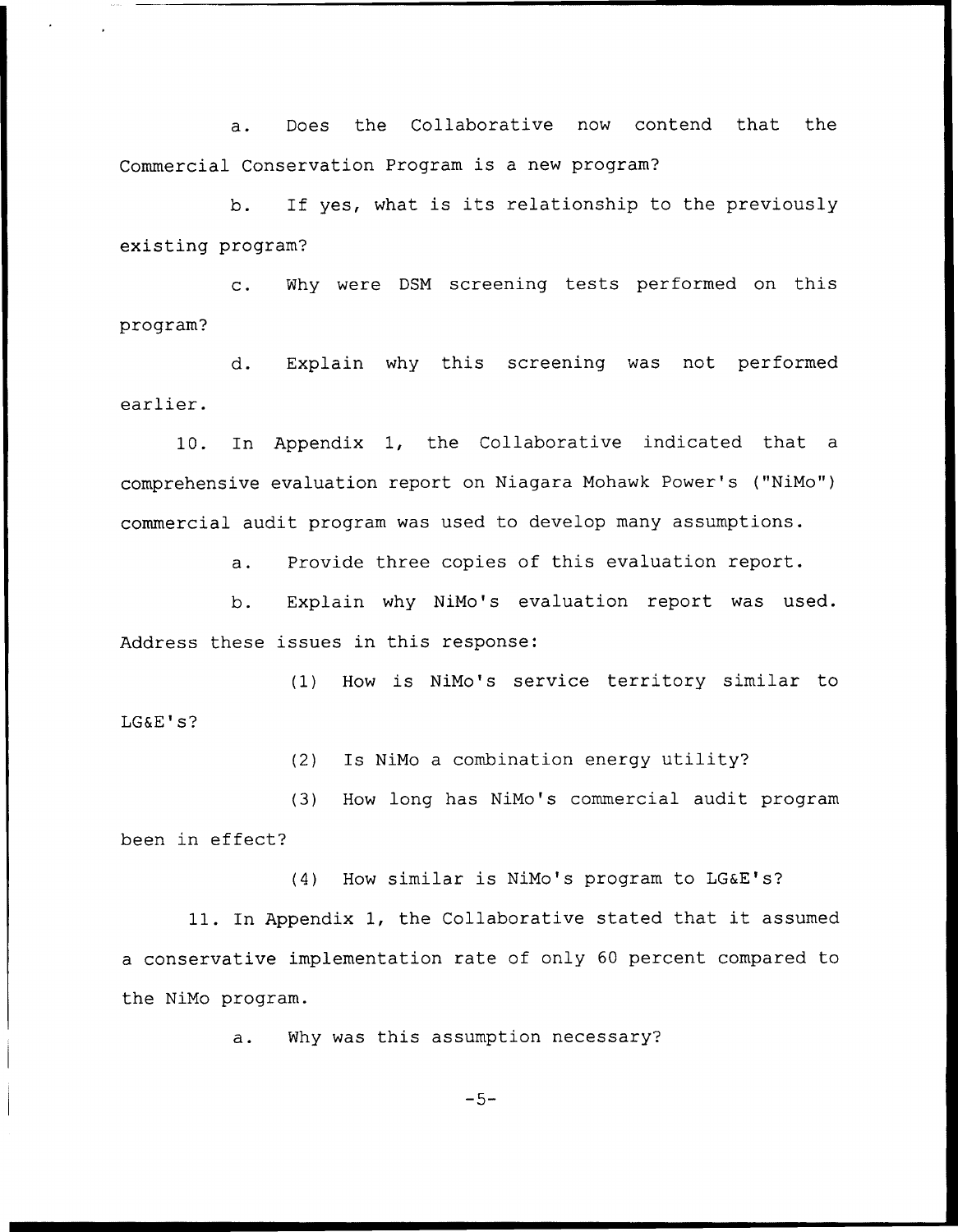b. Why is <sup>60</sup> percent considered conservative?

c. How was this level of implementation determined? Include copies of any analyses, studies, or other documentation which support this determination.

d. Did NiMo implement its programs for fewer customers than it originally planned? Explain.

12. The first page of Appendix <sup>1</sup> shows <sup>a</sup> distinction between "Level I" and "Level II" audits.

a. What is the difference between <sup>a</sup> "Level I" and "Level II" audit?

b. What impact, if any, do these different levels have on the costs associated with the audits'?

c. What impact, if any, do these different levels have on the measures to be implemented as a result of the audit? Identify the specific measures LG&E assumed would be implemented.

d. Define the term "installed cost" as used in this analysis.

13. Based on the first page of Appendix 1, the average installed cost per audit in 1996 is approximately \$4,915  $(91, 720, 228$  divided by 350 audits). The average installed cost per audit in 1997 is approximately  $$5,324$   $$2,396,019$  divided by  $450$ audits). The program average cost is reported to be \$5,145. Reconcile these cost levels with the budget estimates reported on page 46 of the 1996 DSM Plan.

 $-6-$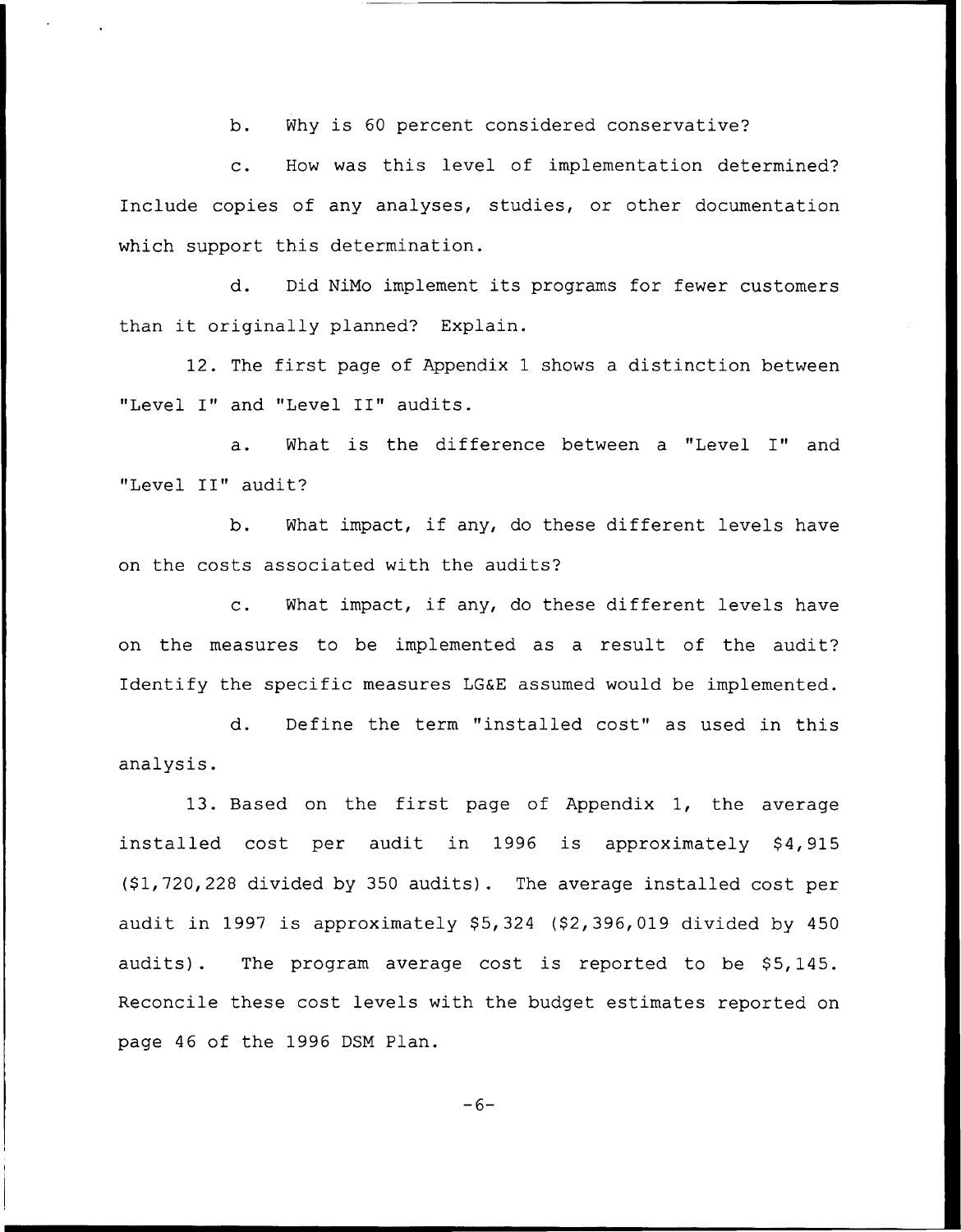14. In Section 4.3 of the 1996 DSM Plan, page 41, the Collaborative indicated that the expansion of the existing commercial conservation program into new construction was the most cost effective opportunity to incorporate energy efficiency into a facility. However, in Case No.  $93-425$ , the Staff Report noted that LG&E rejected a commercial construction building standards program because of high costs, difficulty in assessing impacts, and generally negative responses from utilities that had actually implemented that type of  $program.^3$ 

Reconcile LG&E's 1993 perspective on this program  $a.$ with the current position of the Collaborative.

b. Identify any differences between the program reviewed by LG&E in 1993 with the new construction option proposed by the Collaborative.

15. Appendix <sup>3</sup> contains the DSM screening results from combining the two commercial programs. The benefit/cost tests summary report indicates that the amounts shown for Total Costs, Total Benefits, and Net Benefits are the sum of the same items for the individual benefit/cost tests presented in Appendices <sup>1</sup> and 2.

 $\overline{2}$ Case No. 93-425, <sup>A</sup> Review Pursuant to 807 KAR 5:058 of the 1993 Integrated Resource Plan of the Louisville Gas and Electric Company.

<sup>3</sup> Case No. 93-425, Staff Report on the Integrated Resource Plan Report of the Louisville Gas and Electric Company, March 1995, at 3-4.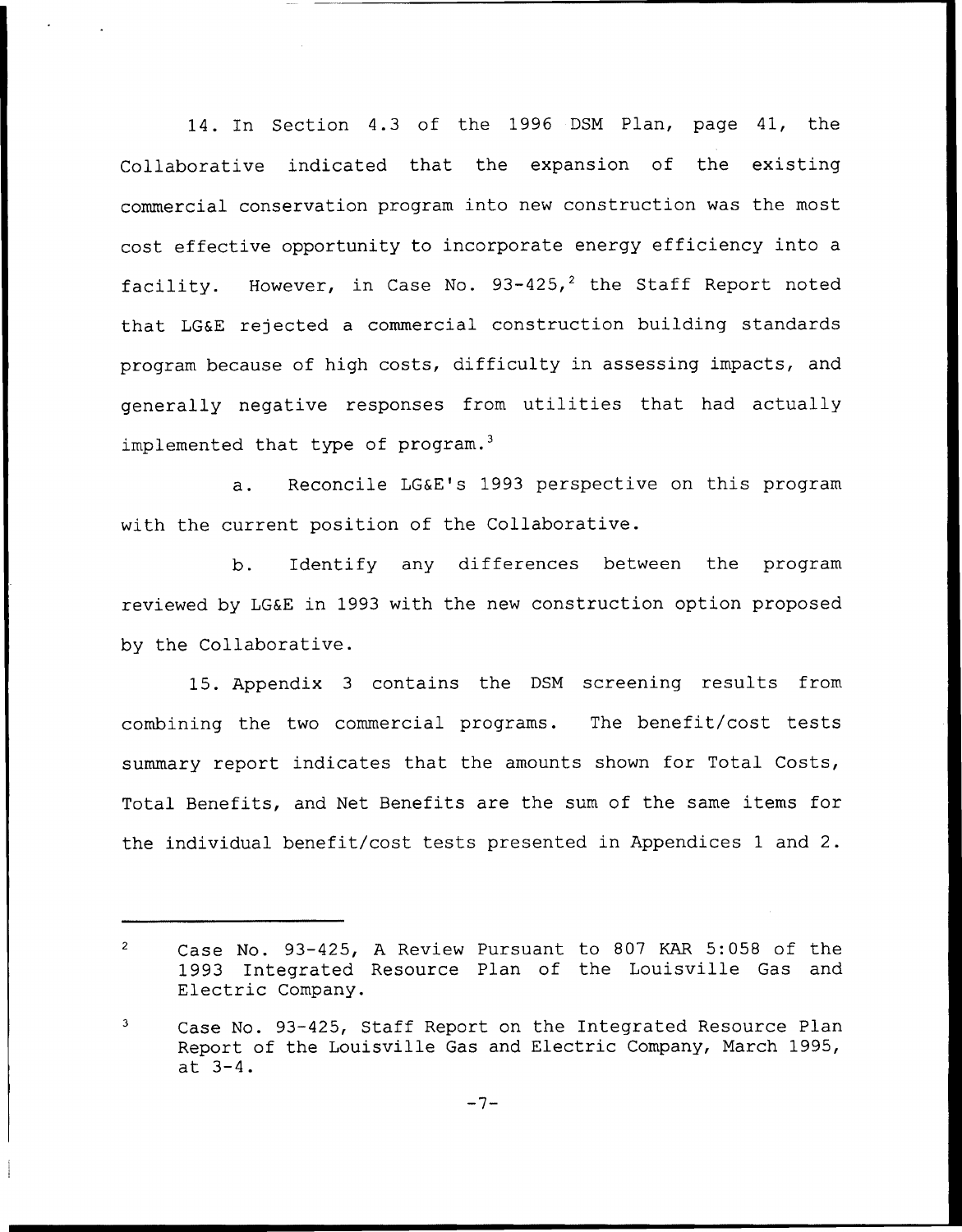a. Why were the two commercial class programs screened together?

b. Specifically identify any common or similar characteristics these two programs share.

c. When screening the two commercial programs together, did the Collaborative review the individual program inputs to determine if some of the costs were duplicative? If not, explain why this step was omitted.

16. Appendix <sup>5</sup> contains the screening results for the residential new construction program.

a. Identify the utility and the state-wide residential new construction program referenced on the first page of Appendix 5.

b. Explain how the service territory and the construction program particulars compare with LG&E's proposal.

c. Why did the Collaborative assume no free ridership when modeling this program?

17. Appendix <sup>6</sup> contains the screening results for the residential energy efficiency product program.

a. Identify the utility referenced on the first page of Appendix 6.

b. Explain how the service territory and the program particulars compare with LG&E's proposal.

 $-8-$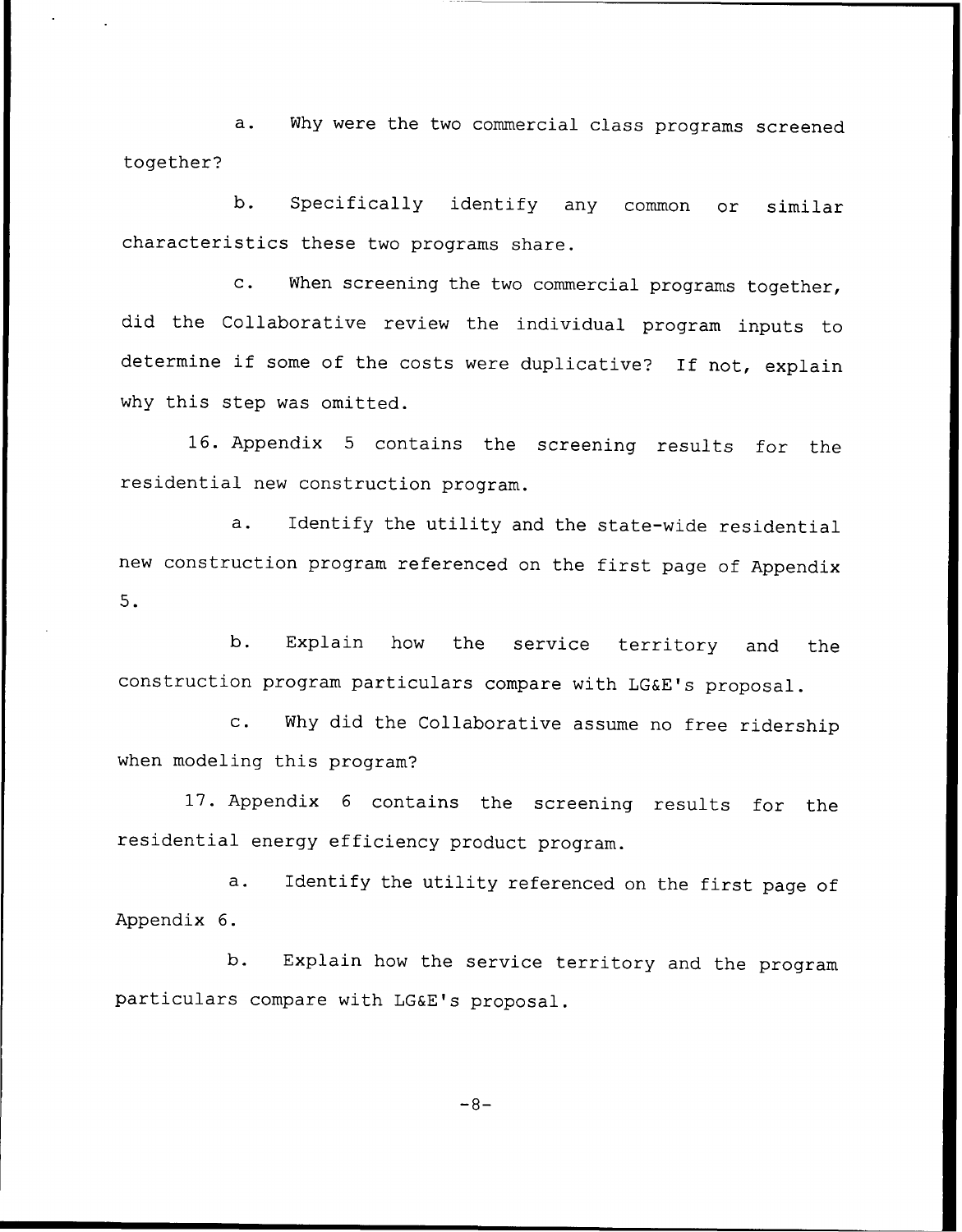c. Provide three copies of the impact evaluation results referenced on the first page of Appendix 6.

d. Why did the Collaborative assume no free ridership when modeling this program? Did the utility referenced on the first page of Appendix <sup>6</sup> assume some level of free ridership?

18. Appendix <sup>7</sup> contains the screening results for the residential energy efficiency product program.

a. Explain how the Collaborative defined <sup>a</sup> "typical" older home and how the design heat losses and gains were determined. Include any analyses, studies, or other documentation which support the Collaborative's assumptions.

b. Identify the HVAC distributor referenced on the first page of Appendix 7.

19. The DSM screening test results for the residential financing program showed different Total Benefit amounts for the Total Resource Test and the Societal Test. The difference appears to be related to a customer loan/lease received amount included in the Total Resource Test but excluded from the Societal Test. By definition, the Societal Test includes all of the costs and benefits included in the Total Resource Test, with the additional consideration of the costs and benefits associated with externalities.

a. Why was this item excluded from the Societal Test calculations?

 $-9-$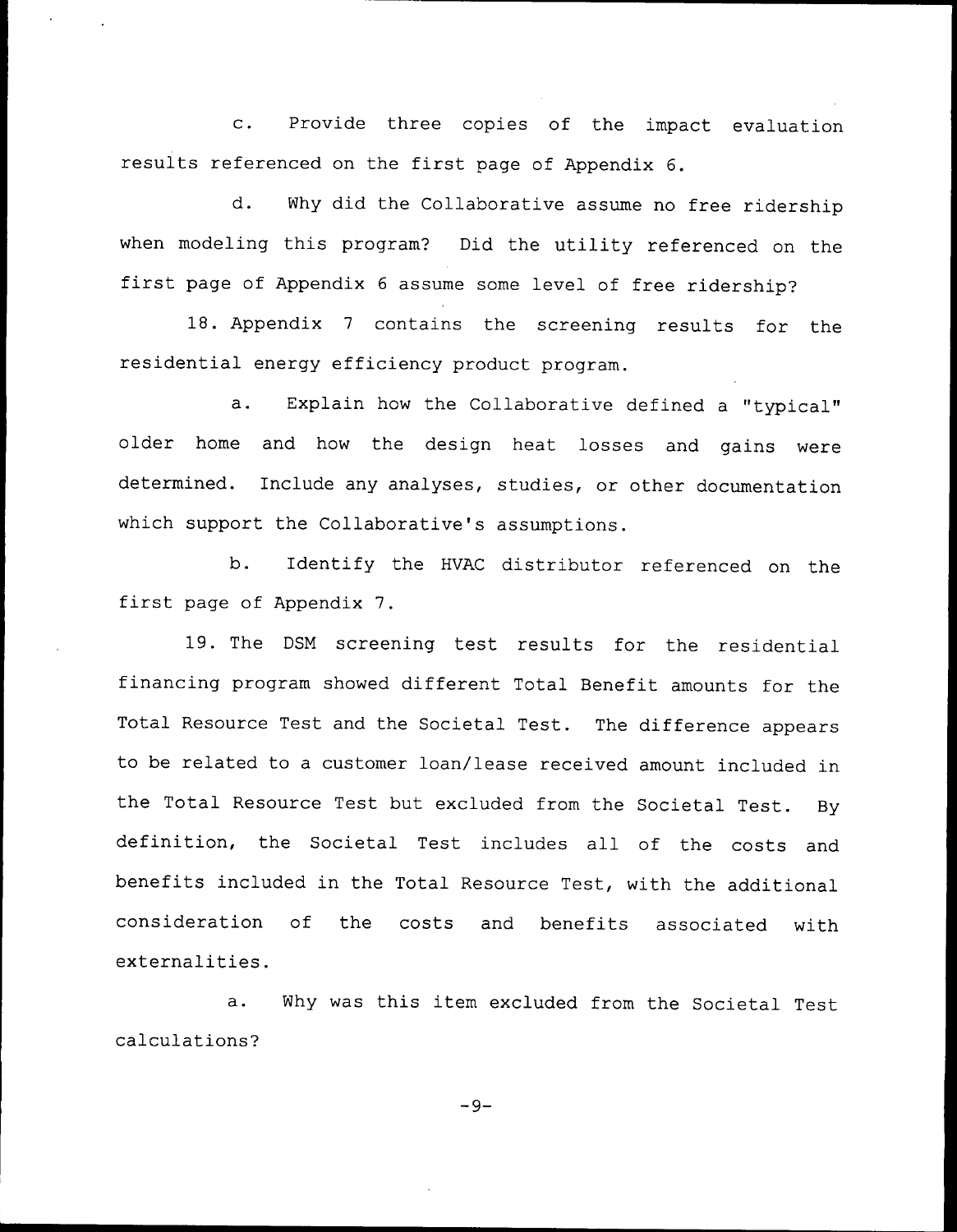b. Does the Collaborative consider the customer loan/lease received to be an externality? Explain.

c. Why were there no externalities factored into the DSM screening tests for the other proposed new programs?

20. Appendix 9 contains the DSM screening results from combining the five residential programs. The benefit/cost tests summary report indicates that the amounts shown for Net Benefits are the sum of the same items for the individual benefit/cost tests presented in Appendices <sup>4</sup> through 8. However, the summary report indicates that the amounts shown for Total Costs and Total Benefits are not the sum of the same items for the individual tests presented in Appendices <sup>4</sup> through 8.

a. Why were the five residential class programs screened together?

b. Specifically identify any common or similar characteristics these programs share.

c. When screening the residential programs together, did the Collaborative review the individual program inputs to determine if some of the costs were duplicative? If not, explain why this step was omitted.

d. Explain how the sum for the Net Benefit individual results can match the consolidated residential class results, while the individual program results for Total Costs and Total Benefits do not match the consolidated residential class results.

 $-10-$